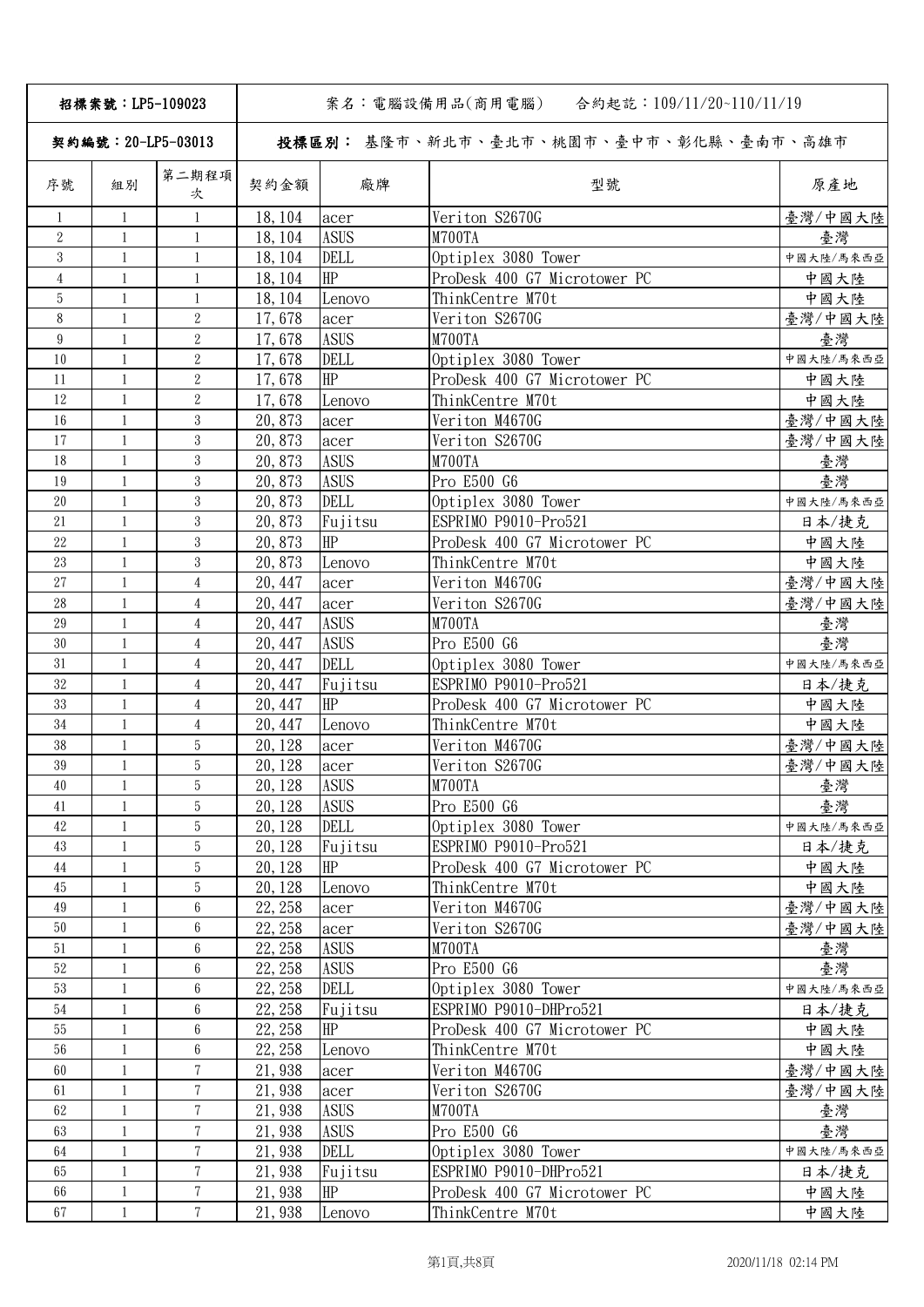| 序號     | 組別           | 第二期程項<br>次 | 契約金額    | 廠牌          | 型號                           | 原產地       |
|--------|--------------|------------|---------|-------------|------------------------------|-----------|
| 71     | 1            | 8          | 21,619  | acer        | Veriton M4670G               | 臺灣/中國大陸   |
| 72     | $\mathbf{1}$ | 8          | 21,619  | acer        | Veriton S2670G               | 臺灣/中國大陸   |
| 73     | $\mathbf{1}$ | 8          | 21,619  | <b>ASUS</b> | M700TA                       | 臺灣        |
| 74     | $\mathbf{1}$ | 8          | 21,619  | <b>ASUS</b> | Pro E500 G6                  | 臺灣        |
| 75     | $\mathbf{1}$ | 8          | 21,619  | <b>DELL</b> | Optiplex 3080 Tower          | 中國大陸/馬來西亞 |
| 76     | $\mathbf{1}$ | 8          | 21,619  | Fujitsu     | ESPRIMO P9010-DHPro521       | 日本/捷克     |
| 77     | $\mathbf{1}$ | 8          | 21,619  | HP          | ProDesk 400 G7 Microtower PC | 中國大陸      |
| 78     | $\mathbf{1}$ | 8          | 21,619  | Lenovo      | ThinkCentre M70t             | 中國大陸      |
| 81     | $\mathbf{1}$ | 12         | 25,559  | acer        | Altos P30 F7                 | 臺灣/中國大陸   |
| 82     | $\mathbf{1}$ | 12         | 25,559  | acer        | Veriton M6670G               | 臺灣/中國大陸   |
| 83     | $\mathbf{1}$ | 12         | 25, 559 | acer        | Veriton S6670G               | 臺灣/中國大陸   |
| 84     | $\mathbf{1}$ | 12         | 25, 559 | <b>ASUS</b> | M900TA                       | 臺灣        |
| 85     | $\mathbf{1}$ | 12         | 25, 559 | <b>ASUS</b> | Pro E500 G6                  | 臺灣        |
| 86     | $\mathbf{1}$ | 12         | 25,559  | DELL        | Optiplex 7080 Tower          | 中國大陸/馬來西亞 |
| 87     | $\mathbf{1}$ | 12         | 25,559  | Fujitsu     | ESPRIMO P9010-Pro721         | 日本/捷克     |
| 88     | $\mathbf{1}$ | 12         | 25,559  | HP          | ProDesk 600 G6 Microtower PC | 臺灣/中國大陸   |
| 89     | $\mathbf{1}$ | 12         | 25, 559 | Lenovo      | ThinkCentre M80t             | 中國大陸      |
| 91     | $\mathbf{1}$ | 13         | 25, 133 | acer        | Altos P30 F7                 | 臺灣/中國大陸   |
| 92     | $\mathbf{1}$ | 13         | 25, 133 | acer        | Veriton M6670G               | 臺灣/中國大陸   |
| 93     | $\mathbf{1}$ | 13         | 25, 133 | acer        | Veriton S6670G               | 臺灣/中國大陸   |
| 94     | $\mathbf{1}$ | 13         | 25, 133 | <b>ASUS</b> | M900TA                       | 臺灣        |
| 95     | $\mathbf{1}$ | 13         | 25, 133 | <b>ASUS</b> | Pro E500 G6                  | 臺灣        |
| 96     | $\mathbf{1}$ | 13         | 25, 133 | DELL        | Optiplex 7080 Tower          | 中國大陸/馬來西亞 |
| 97     | 1            | 13         | 25, 133 | Fujitsu     | ESPRIMO P9010-Pro721         | 日本/捷克     |
| 98     | $\mathbf{1}$ | 13         | 25, 133 | HP          | ProDesk 600 G6 Microtower PC | 臺灣/中國大陸   |
| $99\,$ | $\mathbf{1}$ | 13         | 25, 133 | Lenovo      | ThinkCentre M80t             | 中國大陸      |
| 101    | $\mathbf{1}$ | 14         | 24,707  | acer        | Altos P30 F7                 | 臺灣/中國大陸   |
| 102    | $\mathbf{1}$ | 14         | 24,707  | acer        | Veriton M6670G               | 臺灣/中國大陸   |
| 103    | $\mathbf{1}$ | 14         | 24,707  | acer        | Veriton S6670G               | 臺灣/中國大陸   |
| 104    | $\mathbf{1}$ | 14         | 24,707  | <b>ASUS</b> | M900TA                       | 臺灣        |
| 105    | $\mathbf{1}$ | 14         | 24,707  | <b>ASUS</b> | Pro E500 G6                  | 臺灣        |
| 106    | $\mathbf{1}$ | 14         | 24,707  | DELL        | Optiplex 7080 Tower          | 中國大陸/馬來西亞 |
| 107    | -1           | 14         | 24, 707 | Fujitsu     | ESPRIMO P9010-Pro721         | 日本/捷克     |
| 108    | 1            | 14         | 24,707  | HP          | ProDesk 600 G6 Microtower PC | 臺灣/中國大陸   |
| 109    | $\mathbf{1}$ | $14\,$     | 24,707  | Lenovo      | ThinkCentre M80t             | 中國大陸      |
| 111    | 1            | 15         | 26, 944 | acer        | Altos P30 F7                 | 臺灣/中國大陸   |
| 112    | $\mathbf{1}$ | 15         | 26, 944 | acer        | Veriton M6670G               | 臺灣/中國大陸   |
| 113    | $\mathbf{1}$ | 15         | 26, 944 | acer        | Veriton S6670G               | 臺灣/中國大陸   |
| 114    | -1           | 15         | 26, 944 | <b>ASUS</b> | M900TA                       | 臺灣        |
| 115    | 1            | 15         | 26, 944 | <b>ASUS</b> | Pro E500 G6                  | 臺灣        |
| 116    | $\mathbf{1}$ | 15         | 26, 944 | <b>DELL</b> | Optiplex 7080 Tower          | 中國大陸/馬來西亞 |
| 117    | $\mathbf{1}$ | 15         | 26, 944 | Fujitsu     | ESPRIMO P9010-DHPro721       | 日本/捷克     |
| 118    | 1            | 15         | 26, 944 | HP          | ProDesk 600 G6 Microtower PC | 臺灣/中國大陸   |
| 119    | 1            | 15         | 26, 944 | Lenovo      | ThinkCentre M80t             | 中國大陸      |
| 121    | 1            | 16         | 26, 518 | acer        | Altos P30 F7                 | 臺灣/中國大陸   |
| 122    | 1            | $16\,$     | 26, 518 | acer        | Veriton M6670G               | 臺灣/中國大陸   |
| 123    | 1            | $16\,$     | 26, 518 | acer        | Veriton S6670G               | 臺灣/中國大陸   |
| 124    | $\mathbf{1}$ | $16\,$     | 26, 518 | <b>ASUS</b> | M900TA                       | 臺灣        |
| 125    | $\mathbf{1}$ | $16\,$     | 26,518  | <b>ASUS</b> | Pro E500 G6                  | 臺灣        |
| 126    | $\mathbf{1}$ | 16         | 26,518  | <b>DELL</b> | Optiplex 7080 Tower          | 中國大陸/馬來西亞 |
| 127    | 1            | 16         | 26, 518 | Fujitsu     | ESPRIMO P9010-DHPro721       | 日本/捷克     |
| 128    | $\mathbf{1}$ | $16\,$     | 26, 518 | HP          | ProDesk 600 G6 Microtower PC | 臺灣/中國大陸   |
| 129    | $\mathbf{1}$ | 16         | 26, 518 | Lenovo      | ThinkCentre M80t             | 中國大陸      |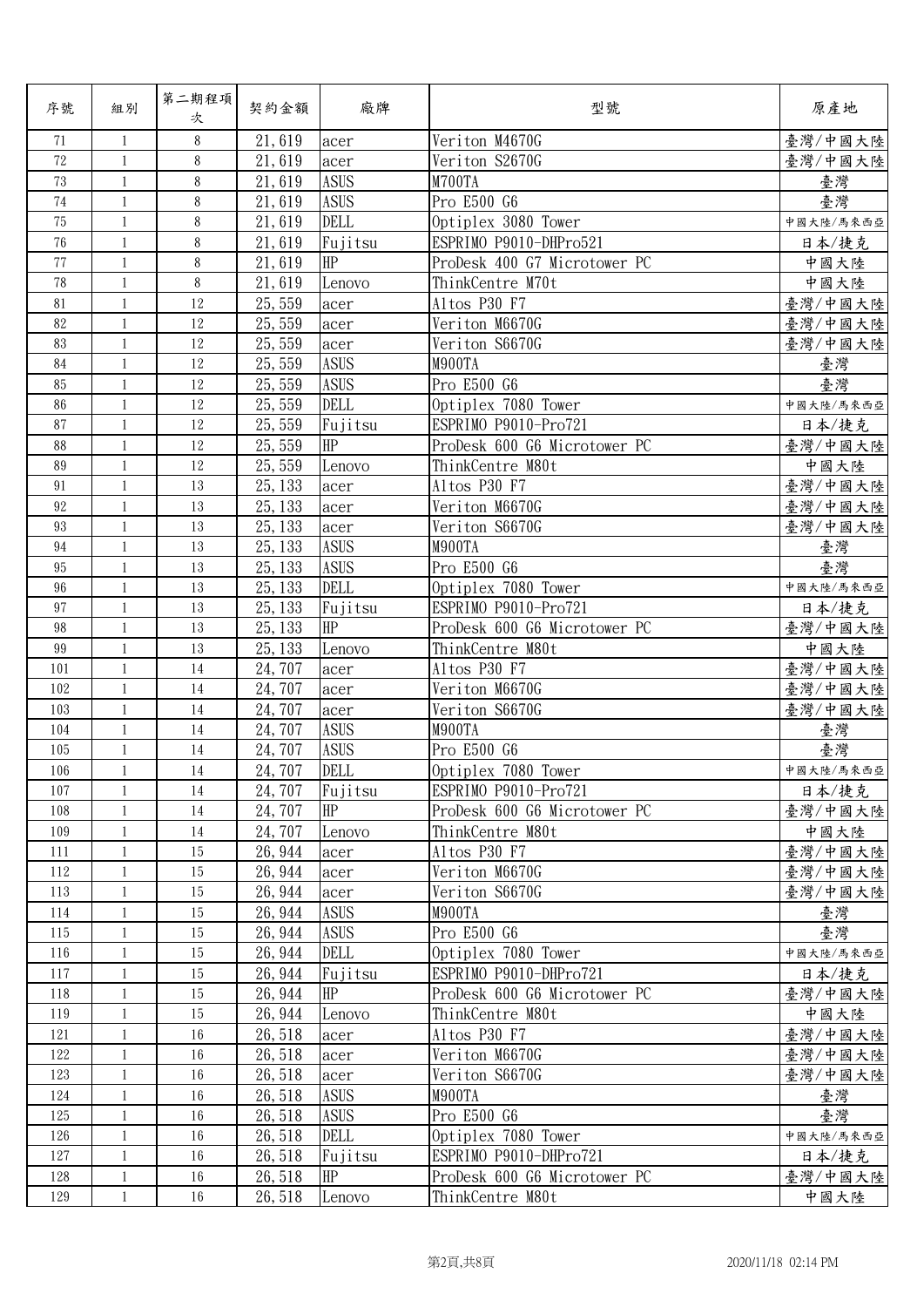| 序號  | 組別             | 第二期程項<br>次   | 契約金額    | 廠牌          | 型號                                  | 原產地       |
|-----|----------------|--------------|---------|-------------|-------------------------------------|-----------|
| 131 | 1              | 17           | 26,092  | acer        | Altos P30 F7                        | 臺灣/中國大陸   |
| 132 | $\mathbf{1}$   | 17           | 26,092  | acer        | Veriton M6670G                      | 臺灣/中國大陸   |
| 133 | $\mathbf{1}$   | 17           | 26,092  | acer        | Veriton S6670G                      | 臺灣/中國大陸   |
| 134 | $\mathbf{1}$   | 17           | 26,092  | <b>ASUS</b> | M900TA                              | 臺灣        |
| 135 | $\mathbf{1}$   | 17           | 26,092  | <b>ASUS</b> | Pro E500 G6                         | 臺灣        |
| 136 | $\mathbf{1}$   | 17           | 26,092  | DELL        | Optiplex 7080 Tower                 | 中國大陸/馬來西亞 |
| 137 | 1              | 17           | 26,092  | Fujitsu     | ESPRIMO P9010-DHPro721              | 日本/捷克     |
| 138 | $\mathbf{1}$   | 17           | 26,092  | HP          | ProDesk 600 G6 Microtower PC        | 臺灣/中國大陸   |
| 139 | $\mathbf{1}$   | 17           | 26,092  | Lenovo      | ThinkCentre M80t                    | 中國大陸      |
| 141 | $\mathbf{1}$   | 21           | 18, 104 | acer        | Veriton X2670G                      | 臺灣/中國大陸   |
| 142 | $\mathbf{1}$   | 21           | 18, 104 | <b>ASUS</b> | M700SA                              | 臺灣        |
| 143 | $\mathbf{1}$   | 21           | 18, 104 | <b>DELL</b> | Optiplex 3080 SFF                   | 中國大陸/馬來西亞 |
| 144 | $\mathbf{1}$   | 21           | 18, 104 | HP          | ProDesk 400 G7 Small Form Factor PC | 臺灣/中國大陸   |
| 145 | $\mathbf{1}$   | 21           | 18, 104 | Lenovo      | ThinkCentre M70s                    | 中國大陸      |
| 148 | $\mathbf{1}$   | $22\,$       | 17,678  | acer        | Veriton X2670G                      | 臺灣/中國大陸   |
| 149 | $\mathbf{1}$   | 22           | 17,678  | <b>ASUS</b> | M700SA                              | 臺灣        |
| 150 | $\mathbf{1}$   | $22\,$       | 17,678  | DELL        | Optiplex 3080 SFF                   | 中國大陸/馬來西亞 |
| 151 | $\mathbf{1}$   | 22           | 17,678  | HP          | ProDesk 400 G7 Small Form Factor PC | 臺灣/中國大陸   |
| 152 | $\mathbf{1}$   | 22           | 17,678  | Lenovo      | ThinkCentre M70s                    | 中國大陸      |
| 155 | $\mathbf{1}$   | 23           | 20,873  | acer        | Veriton X2670G                      | 臺灣/中國大陸   |
| 156 | $\mathbf{1}$   | 23           | 20,873  | <b>ASUS</b> | M700SA                              | 臺灣        |
| 157 | $\mathbf{1}$   | 23           | 20,873  | DELL        | Optiplex 3080 SFF                   | 中國大陸/馬來西亞 |
| 158 | $\mathbf{1}$   | 23           | 20,873  | HP          | ProDesk 400 G7 Small Form Factor PC | 臺灣/中國大陸   |
| 159 | $\mathbf{1}$   | 23           | 20,873  | Lenovo      | ThinkCentre M70s                    | 中國大陸      |
| 162 | $\mathbf{1}$   | 24           | 20, 447 | acer        | Veriton X2670G                      | 臺灣/中國大陸   |
| 163 | $\mathbf{1}$   | 24           | 20, 447 | <b>ASUS</b> | M700SA                              | 臺灣        |
| 164 | $\mathbf{1}$   | $24\,$       | 20, 447 | <b>DELL</b> | Optiplex 3080 SFF                   | 中國大陸/馬來西亞 |
| 165 | $\mathbf{1}$   | 24           | 20, 447 | HP          | ProDesk 400 G7 Small Form Factor PC | 臺灣/中國大陸   |
| 166 | $\mathbf{1}$   | $24\,$       | 20, 447 | Lenovo      | ThinkCentre M70s                    | 中國大陸      |
| 169 | $\mathbf{1}$   | 25           | 24, 973 | acer        | Veriton X6670G                      | 臺灣/中國大陸   |
| 170 | $\mathbf{1}$   | 25           | 24, 973 | <b>ASUS</b> | M900SA                              | 臺灣        |
| 171 | $\mathbf{1}$   | 25           | 24, 973 | <b>DELL</b> | Optiplex 5080 SFF                   | 中國大陸/馬來西亞 |
| 173 | 1              | 25           | 24, 973 | HP          | ProDesk 400 G7 Small Form Factor PC | 臺灣/中國大陸   |
| 174 | 1              | 25           | 24, 973 | Lenovo      | ThinkCentre M80s                    | 中國大陸      |
| 176 | $\mathbf{1}$   | $26\,$       | 24,707  | acer        | Veriton X6670G                      | 臺灣/中國大陸   |
| 177 | 1              | 26           | 24,707  | <b>ASUS</b> | M900SA                              | 臺灣        |
| 178 | $\mathbf{1}$   | 26           | 24,707  | <b>DELL</b> | Optiplex 5080 SFF                   | 中國大陸/馬來西亞 |
| 180 | $\mathbf{1}$   | 26           | 24,707  | HP          | ProDesk 400 G7 Small Form Factor PC | 臺灣/中國大陸   |
| 181 | 1              | 26           | 24, 707 | Lenovo      | ThinkCentre M80s                    | 中國大陸      |
| 183 | $\mathbf{1}$   | 27           | 18, 104 | acer        | Veriton N4670G                      | 臺灣/中國大陸   |
| 184 | $\mathbf{1}$   | 27           | 18, 104 | <b>ASUS</b> | $VC66-C2$                           | 中國大陸      |
| 185 | $\mathbf{1}$   | 27           | 18, 104 | <b>DELL</b> | Optiplex 3080 Micro                 | 中國大陸/馬來西亞 |
| 186 | 1              | 27           | 18, 104 | HP          | ProDesk 400 G6 Desktop Mini PC      | 中國大陸      |
| 187 | -1             | $27\,$       | 18, 104 | Lenovo      | ThinkCentre M70q                    | 中國大陸      |
| 188 | 1              | $28\,$       | 20, 447 | acer        | Veriton N4670G                      | 臺灣/中國大陸   |
| 189 | $\mathbf{1}$   | $28\,$       | 20, 447 | <b>ASUS</b> | $VC66-C2$                           | 中國大陸      |
| 190 | $\mathbf{1}$   | 28           | 20, 447 | DELL        | Optiplex 3080 Micro                 | 中國大陸/馬來西亞 |
| 191 | $\mathbf{1}$   | $28\,$       | 20, 447 | HP          | ProDesk 400 G6 Desktop Mini PC      | 中國大陸      |
| 192 | 1              | $28\,$       | 20, 447 | Lenovo      | ThinkCentre M70q                    | 中國大陸      |
| 193 | 2              | $\mathbf{1}$ | 2,875   | acer        | V226HQL W                           | 中國大陸      |
| 194 | $\overline{2}$ | $\mathbf{1}$ | 2,875   | <b>ASUS</b> | VS229NA                             | 中國大陸      |
| 195 | $\overline{2}$ | $\mathbf{1}$ | 2,875   | Lenovo      | A18215FS1                           | 中國大陸      |
| 196 | $\overline{2}$ | $\mathbf{1}$ | 2,875   | ViewSonic   | VA2205-h                            | 中國大陸      |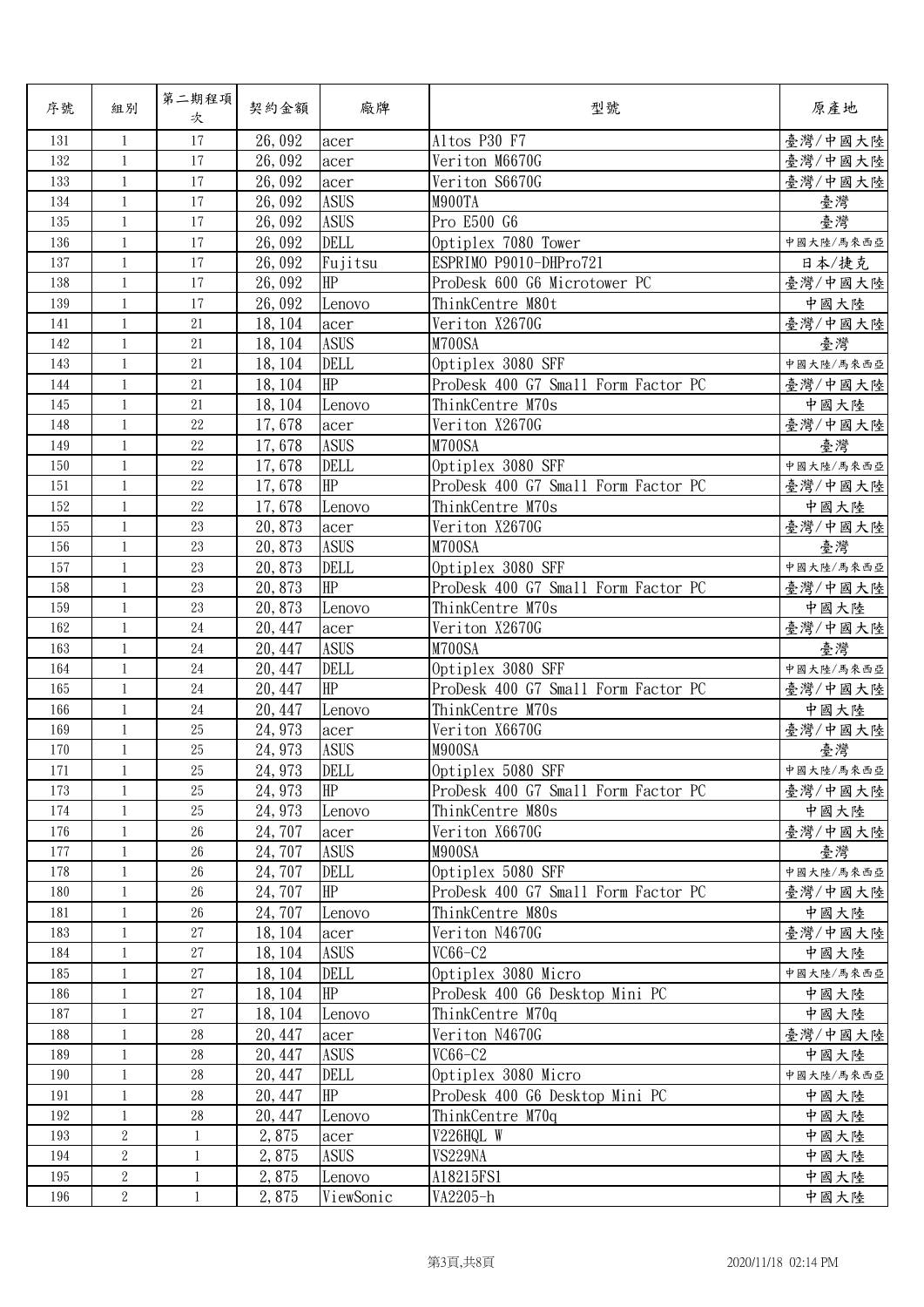| 序號      | 組別               | 第二期程項<br>次      | 契約金額   | 廠牌             | 型號           | 原產地  |
|---------|------------------|-----------------|--------|----------------|--------------|------|
| 197     | 2                | $\sqrt{2}$      | 3,408  | acer           | V226HQL W    | 中國大陸 |
| 198     | $\overline{2}$   | $\overline{2}$  | 3,408  | <b>ASUS</b>    | VS229NA      | 中國大陸 |
| 199     | $\boldsymbol{2}$ | $\overline{2}$  | 3,408  | Lenovo         | A18215FS1    | 中國大陸 |
| 200     | $\sqrt{2}$       | $\overline{2}$  | 3,408  | ViewSonic      | VA2205-h     | 中國大陸 |
| 201     | $\overline{2}$   | 3               | 3,355  | acer           | V226HQL W    | 中國大陸 |
| 202     | $\sqrt{2}$       | 3               | 3,355  | <b>ASUS</b>    | VS229NA      | 中國大陸 |
| 203     | $\overline{2}$   | 3               | 3,355  | Lenovo         | A18215FS1    | 中國大陸 |
| 204     | $\overline{2}$   | $\overline{3}$  | 3,355  | ViewSonic      | VA2205-h     | 中國大陸 |
| 205     | $\overline{2}$   | 5               | 3,408  | acer           | V226HQL G    | 中國大陸 |
| 206     | $\overline{2}$   | 5               | 3,408  | <b>ASUS</b>    | VP229HEY     | 中國大陸 |
| 207     | $\sqrt{2}$       | 5               | 3,408  | <b>ASUS</b>    | VZ229HR      | 中國大陸 |
| 208     | $\boldsymbol{2}$ | 5               | 3,408  | BenQ           | $GW2280-T$   | 中國大陸 |
| 210     | $\sqrt{2}$       | 5               | 3,408  | HP             | P22 G4       | 中國大陸 |
| 211     | $\overline{2}$   | $\overline{5}$  | 3,408  | Lenovo         | H20215FE0    | 中國大陸 |
| 212     | $\overline{2}$   | 5               | 3,408  | <b>SAMSUNG</b> | F22T450FQC   | 越南   |
| 213     | $\overline{2}$   | 5               | 3,408  | ViewSonic      | VA2210-h     | 中國大陸 |
| 214     | $\sqrt{2}$       | 6               | 3,355  | acer           | V226HQL G    | 中國大陸 |
| 215     | $\overline{2}$   | 6               | 3,355  | <b>ASUS</b>    | VP229HEY     | 中國大陸 |
| 216     | $\boldsymbol{2}$ | $\,6\,$         | 3,355  | <b>ASUS</b>    | VZ229HR      | 中國大陸 |
| 217     | $\overline{2}$   | 6               | 3,355  | <b>BenQ</b>    | GW2280-T     | 中國大陸 |
| 219     | $\overline{2}$   | 6               | 3,355  | HP             | P22 G4       | 中國大陸 |
| 220     | $\sqrt{2}$       | $\,6\,$         | 3,355  | Lenovo         | H20215FE0    | 中國大陸 |
| 221     | $\sqrt{2}$       | 6               | 3,355  | <b>SAMSUNG</b> | F22T450FQC   | 越南   |
| 222     | $\boldsymbol{2}$ | 6               | 3,355  | ViewSonic      | VA2210-h     | 中國大陸 |
| 223     | $\overline{2}$   | 8               | 4,260  | acer           | V246HQL      | 中國大陸 |
| 224     | $\overline{2}$   | 8               | 4,260  | <b>ASUS</b>    | VP247NA      | 中國大陸 |
| 225     | $\overline{2}$   | 8               | 4,260  | Lenovo         | A18238FS0    | 中國大陸 |
| 226     | $\boldsymbol{2}$ | $9\phantom{.0}$ | 4,207  | acer           | V246HQL      | 中國大陸 |
| 227     | $\boldsymbol{2}$ | 9               | 4,207  | <b>ASUS</b>    | VP247NA      | 中國大陸 |
| 228     | $\overline{2}$   | $9\phantom{.0}$ | 4,207  | Lenovo         | A18238FS0    | 中國大陸 |
| 229     | $\overline{2}$   | 11              | 4,260  | acer           | V246HYL      | 中國大陸 |
| 230     | $\overline{2}$   | 11              | 4,260  | <b>ASUS</b>    | VA24EHEY     | 中國大陸 |
| 231     | $\boldsymbol{2}$ | 11              | 4,260  | <b>BenQ</b>    | GW2480-T     | 中國大陸 |
| 232     | 2                | 11              | 4,260  | DELL           | E2420H       | 中國大陸 |
| 233     | $\overline{2}$   | 11              | 4,260  | HP             | P24v G4 FHD  | 中國大陸 |
| 234     | $\overline{2}$   | 11              | 4,260  | Lenovo         | H20238FE0    | 中國大陸 |
| 235     | $\boldsymbol{2}$ | 11              | 4,260  | LG             | 24BK550Y-B   | 中國大陸 |
| 236     | $\boldsymbol{2}$ | 11              | 4,260  | <b>SAMSUNG</b> | F24T450FQC   | 越南   |
| 237     | $\,2$            | 11              | 4,260  | ViewSonic      | VA2432-h     | 中國大陸 |
| 238     | $\overline{2}$   | 12              | 4, 207 | acer           | V246HYL      | 中國大陸 |
| 239     | $\boldsymbol{2}$ | 12              | 4,207  | <b>ASUS</b>    | VA24EHEY     | 中國大陸 |
| 240     | $\overline{2}$   | 12              | 4,207  | BenQ           | $GW2480-T$   | 中國大陸 |
| 241     | $\boldsymbol{2}$ | 12              | 4,207  | <b>DELL</b>    | E2420H       | 中國大陸 |
| 242     | $\,2$            | 12              | 4,207  | HP             | P24v G4 FHD  | 中國大陸 |
| 243     | $\boldsymbol{2}$ | 12              | 4,207  | Lenovo         | H20238FE0    | 中國大陸 |
| 244     | $\boldsymbol{2}$ | 12              | 4, 207 | LG             | 24BK550Y-B   | 中國大陸 |
| 245     | $\overline{2}$   | 12              | 4,207  | <b>SAMSUNG</b> | F24T450FQC   | 越南   |
| 246     | $\boldsymbol{2}$ | 12              | 4,207  | ViewSonic      | VA2432-h     | 中國大陸 |
| 247     | $\boldsymbol{2}$ | 16              | 5, 218 | acer           | <b>B227Q</b> | 中國大陸 |
| 248     | $\boldsymbol{2}$ | 16              | 5, 218 | <b>ASUS</b>    | VP229HAL     | 中國大陸 |
| 249     | $\boldsymbol{2}$ | 16              | 5, 218 | DELL           | P2219H       | 中國大陸 |
| 250     | $\boldsymbol{2}$ | $16\,$          | 5, 218 | HP             | P22h G4      | 中國大陸 |
| $251\,$ | $\overline{2}$   | 16              | 5, 218 | Lenovo         | A16215FT0    | 中國大陸 |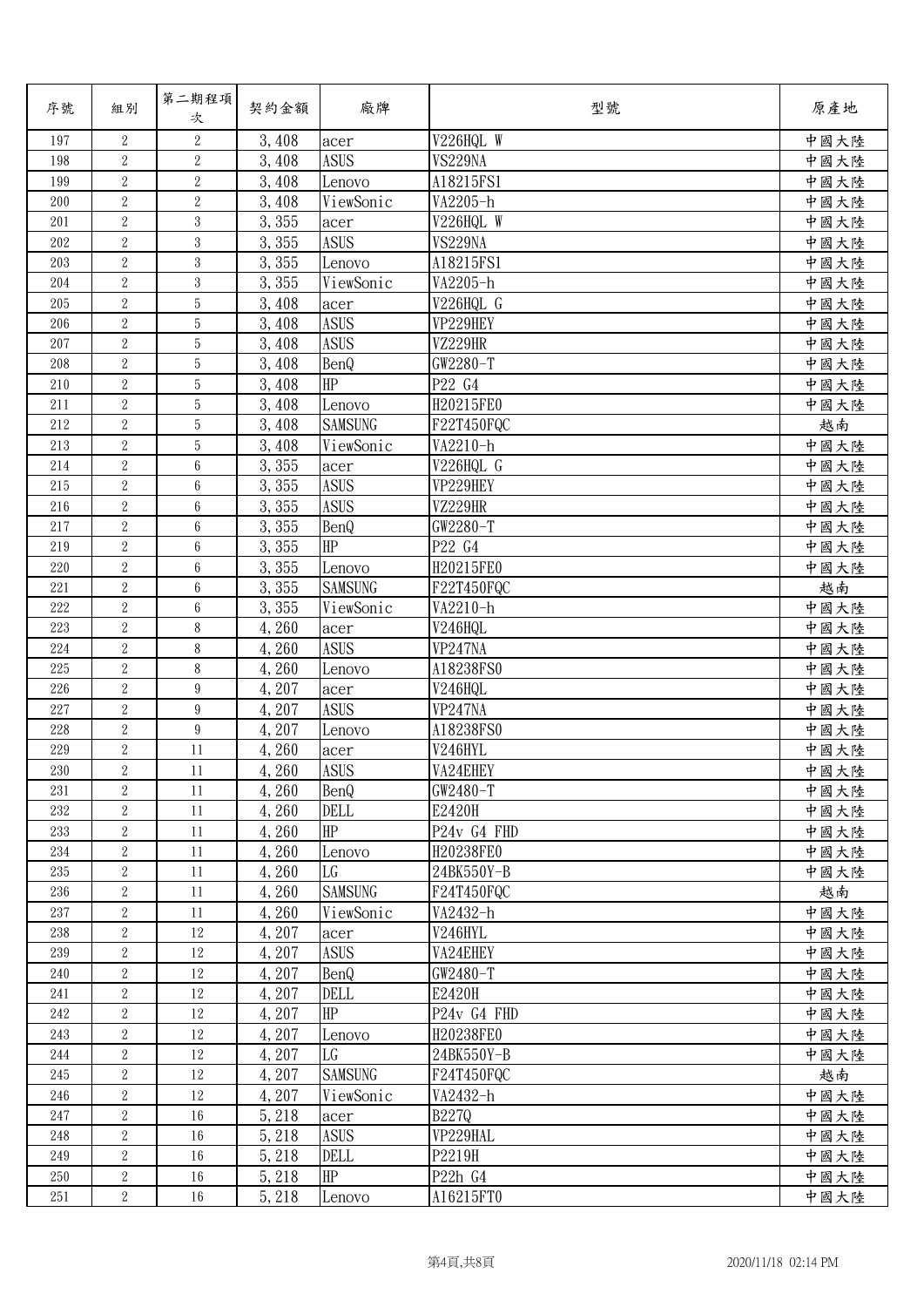| 序號      | 組別               | 第二期程項<br>次      | 契約金額    | 廠牌             | 型號                                | 原產地  |
|---------|------------------|-----------------|---------|----------------|-----------------------------------|------|
| 253     | $\overline{2}$   | 20              | 5,644   | <b>ASUS</b>    | VG27VH1BY                         | 中國大陸 |
| 254     | $\overline{2}$   | 20              | 5,644   | <b>SAMSUNG</b> | C27F390FHE                        | 中國大陸 |
| 255     | $\overline{2}$   | $20\,$          | 5,644   | ViewSonic      | VX2758-PC-mh                      | 中國大陸 |
| 256     | $\sqrt{2}$       | 24              | 9,798   | acer           | <b>B277U</b>                      | 中國大陸 |
| 257     | $\overline{2}$   | 24              | 9,798   | <b>ASUS</b>    | PA278QVY                          | 中國大陸 |
| 258     | $\sqrt{2}$       | 24              | 9,798   | BenQ           | GL2760-T                          | 中國大陸 |
| 259     | $\overline{2}$   | $24\,$          | 9,798   | ViewSonic      | VP2768                            | 中國大陸 |
| 260     | 3                | $\mathbf{1}$    | 35, 144 | acer           | SP9300                            | 中國大陸 |
| 261     | 3                | 1               | 35, 144 | <b>ASUS</b>    | <b>BX363J</b>                     | 中國大陸 |
| 262     | 3                | $\mathbf{1}$    | 35, 144 | HP             | EliteBook x360 830 G7 Notebook PC | 中國大陸 |
| 263     | $\mathbf{3}$     | $\sqrt{2}$      | 30,511  | acer           | TravelMate Spin P414RN-51         | 中國大陸 |
| 264     | 3                | $\sqrt{2}$      | 30, 511 | <b>ASUS</b>    | <b>R460E</b>                      | 中國大陸 |
| 265     | 3                | 3               | 29,819  | acer           | TravelMate P414-51                | 中國大陸 |
| 266     | 3                | 3               | 29,819  | <b>ASUS</b>    | <b>UX425J</b>                     | 中國大陸 |
| 267     | 3                | 3               | 29,819  | AVITA          | NS14A8 (LIBER V)                  | 中國大陸 |
| 268     | 3                | 3               | 29,819  | <b>DELL</b>    | Latitude 7410                     | 中國大陸 |
| 269     | 3                | 3               | 29,819  | HP             | EliteBook 840 G7 Notebook PC      | 中國大陸 |
| 270     | 3                | 3               | 29,819  | LG             | 14Z90N-V. AP56C2                  | 中國大陸 |
| 272     | 3                | $\overline{4}$  | 24, 281 | acer           | S9300                             | 中國大陸 |
| 273     | 3                | $\overline{4}$  | 24, 281 | <b>ASUS</b>    | <b>K333E</b>                      | 中國大陸 |
| 275     | 3                | $\overline{4}$  | 24, 281 | HP             | ProBook 430 G7 Notebook PC        | 中國大陸 |
| 276     | $\mathbf{3}$     | $\overline{4}$  | 24, 281 | Lenovo         | 20R3                              | 中國大陸 |
| 277     | 3                | 5               | 27, 476 | acer           | S9300                             | 中國大陸 |
| 278     | 3                | 5               | 27, 476 | <b>ASUS</b>    | <b>K333E</b>                      | 中國大陸 |
| 280     | 3                | 5               | 27, 476 | HP             | ProBook 430 G7 Notebook PC        | 中國大陸 |
| 281     | 3                | 5               | 27, 476 | Lenovo         | 20R3                              | 中國大陸 |
| 283     | 3                | $6\phantom{.0}$ | 23, 429 | <b>ASUS</b>    | D413I                             | 中國大陸 |
| 284     | 3                | 6               | 23, 429 | HP             | ProBook 445 G7 Notebook PC        | 中國大陸 |
| 285     | 3                | $6\phantom{.}6$ | 23, 429 | Lenovo         | <b>20T6</b>                       | 中國大陸 |
| 286     | 3                | $\overline{7}$  | 24, 494 | acer           | TravelMate P214-52                | 中國大陸 |
| 287     | 3                | $\overline{7}$  | 24, 494 | <b>ASUS</b>    | P1448F                            | 中國大陸 |
| 288     | 3                | $\tau$          | 24, 494 | <b>ASUS</b>    | P2451F                            | 中國大陸 |
| 289     | 3                | 7               | 24, 494 | <b>DELL</b>    | Latitude 3410                     | 中國大陸 |
| 290     | 3                | 7               | 24, 494 | Fujitsu        | LIFEBOOK E5410-Pro521             | 日本   |
| 291     | 3                | $\tau$          | 24, 494 | <b>HP</b>      | 348 G7 Notebook PC                | 中國大陸 |
| 292     | 3                | $7\phantom{.}$  | 24, 494 | HP             | ProBook 440 G7 Notebook PC        | 中國大陸 |
| 293     | 3                | $\overline{7}$  | 24, 494 | Lenovo         | 20RA                              | 中國大陸 |
| 294     | 3                | 7               | 24, 494 | <b>NEXSTGO</b> | NS14A6 (SU03)                     | 中國大陸 |
| $295\,$ | 3                | $\tau$          | 24, 494 | VAIO           | VJFE42F11W (FE14)                 | 中國大陸 |
| 298     | 3                | 8               | 26, 411 | <b>ASUS</b>    | D413I                             | 中國大陸 |
| 299     | 3                | 8               | 26, 411 | HP             | ProBook 445 G7 Notebook PC        | 中國大陸 |
| 300     | 3                | 8               | 26, 411 | Lenovo         | <b>20T6</b>                       | 中國大陸 |
| 301     | 3                | 9               | 27, 476 | acer           | TravelMate P214-52                | 中國大陸 |
| 302     | $\boldsymbol{3}$ | 9               | 27, 476 | <b>ASUS</b>    | P1448F                            | 中國大陸 |
| 303     | 3                | 9               | 27, 476 | <b>ASUS</b>    | P2451F                            | 中國大陸 |
| 304     | 3                | 9               | 27, 476 | <b>DELL</b>    | Latitude 3410                     | 中國大陸 |
| 305     | 3                | $9\phantom{.0}$ | 27, 476 | Fujitsu        | LIFEBOOK E5410-Pro721             | 日本   |
| 306     | 3                | 9               | 27, 476 | HP             | 348 G7 Notebook PC                | 中國大陸 |
| 307     | 3                | 9               | 27, 476 | HP             | ProBook 440 G7 Notebook PC        | 中國大陸 |
| 308     | 3                | 9               | 27, 476 | Lenovo         | 20RA                              | 中國大陸 |
| 309     | 3                | 9               | 27, 476 | VAIO           | VJFE42F11W (FE14)                 |      |
| 311     | 3                | 10              |         |                | $A9500 - A$                       | 中國大陸 |
|         |                  |                 | 23, 429 | acer           |                                   | 中國大陸 |
| $312\,$ | 3                | $10\,$          | 23, 429 | <b>ASUS</b>    | D513I                             | 中國大陸 |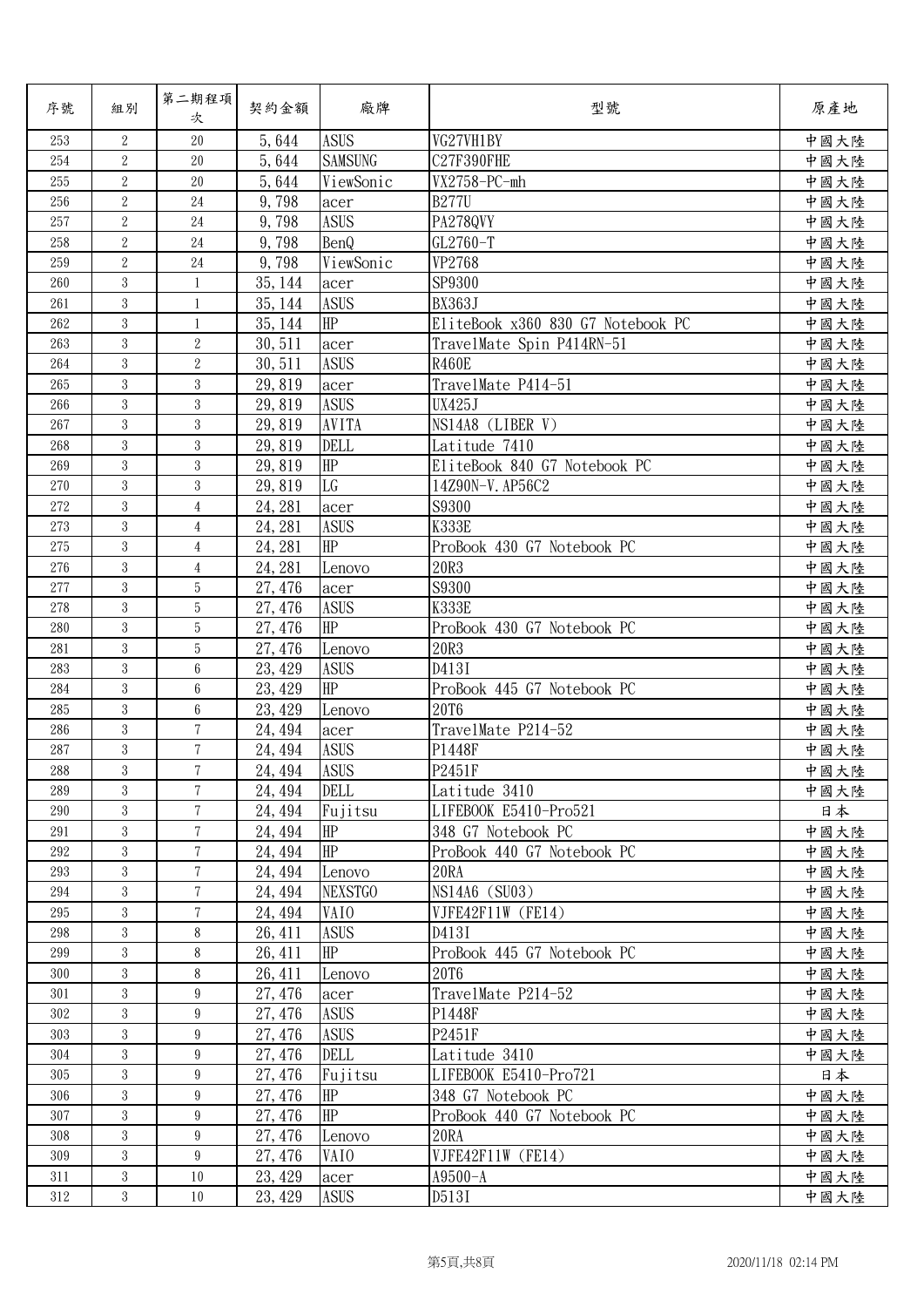| 序號  | 組別               | 第二期程項<br>次      | 契約金額    | 廠牌             | 型號                                    | 原產地  |
|-----|------------------|-----------------|---------|----------------|---------------------------------------|------|
| 313 | 3                | 10              | 23, 429 | HP             | ProBook 455 G7 Notebook PC            | 中國大陸 |
| 314 | 3                | 10              | 23, 429 | Lenovo         | <b>20T8</b>                           | 中國大陸 |
| 315 | $\boldsymbol{3}$ | 11              | 24, 494 | acer           | EX215-52                              | 中國大陸 |
| 316 | 3                | 11              | 24, 494 | acer           | TravelMate P215-52                    | 中國大陸 |
| 317 | 3                | 11              | 24, 494 | <b>ASUS</b>    | P2548F                                | 中國大陸 |
| 318 | $\boldsymbol{3}$ | 11              | 24, 494 | <b>DELL</b>    | Latitude 3510                         | 中國大陸 |
| 319 | 3                | 11              | 24, 494 | Fujitsu        | LIFEBOOK E5510-Pro521                 | 日本   |
| 320 | 3                | 11              | 24, 494 | HP             | ProBook 450 G7 Notebook PC            | 中國大陸 |
| 321 | 3                | 11              | 24, 494 | Lenovo         | <b>20RD</b>                           | 中國大陸 |
| 322 | $\boldsymbol{3}$ | 11              | 24, 494 | VAIO           | VJFE52F11W (FE15)                     | 中國大陸 |
| 324 | 3                | 12              | 26, 411 | acer           | A9500-A                               | 中國大陸 |
| 325 | 3                | 12              | 26, 411 | <b>ASUS</b>    | D513I                                 | 中國大陸 |
| 326 | 3                | 12              | 26, 411 | HP             | ProBook 455 G7 Notebook PC            | 中國大陸 |
| 327 | 3                | 12              | 26, 411 | Lenovo         | 20T8                                  | 中國大陸 |
| 328 | 3                | 13              | 27, 476 | acer           | EX215-52                              | 中國大陸 |
| 329 | $\boldsymbol{3}$ | 13              | 27, 476 | <b>ASUS</b>    | P2548F                                | 中國大陸 |
| 330 | $\boldsymbol{3}$ | 13              | 27, 476 | DELL           | Latitude 3510                         | 中國大陸 |
| 331 | 3                | 13              | 27, 476 | Fujitsu        | LIFEBOOK E5510-Pro721                 | 日本   |
| 332 | 3                | 13              | 27, 476 | HP             | ProBook 450 G7 Notebook PC            | 中國大陸 |
| 333 | 3                | 13              | 27, 476 | Lenovo         | <b>20RD</b>                           | 中國大陸 |
| 334 | 3                | 13              | 27, 476 | VAIO           | VJFE52F11W (FE15)                     | 中國大陸 |
| 337 | 3                | 14              | 28, 914 | <b>ASUS</b>    | FA506I                                | 中國大陸 |
| 338 | 3                | 15              | 29, 979 | acer           | T9000                                 | 中國大陸 |
| 339 | 3                | 15              | 29, 979 | <b>ASUS</b>    | <b>FX506L</b>                         | 中國大陸 |
| 340 | 3                | 15              | 29, 979 | <b>ASUS</b>    | K571G                                 | 中國大陸 |
| 343 | $\overline{4}$   | $\mathbf{1}$    | 7,668   | <b>ASUS</b>    | <b>PN40</b>                           | 中國大陸 |
| 344 | $\overline{4}$   | $\mathbf{1}$    | 7,668   | DELL           | Wyse 3040                             | 中國大陸 |
| 345 | $\overline{4}$   | $\sqrt{2}$      | 19,915  | <b>ASUS</b>    | PN62S                                 | 中國大陸 |
| 346 | $\overline{4}$   | 3               | 18,850  | <b>ASUS</b>    | <b>PN50</b>                           | 中國大陸 |
| 347 | $\overline{4}$   | $6\phantom{.}6$ | 9,585   | acer           | CP311-3H                              | 中國大陸 |
| 348 | 4                | $\overline{7}$  | 9,052   | acer           | CP311-3H                              | 中國大陸 |
| 349 | $\overline{4}$   | 8               | 12, 141 | acer           | R752TN                                | 中國大陸 |
| 350 | 4                | 8               | 12, 141 | <b>ASUS</b>    | C214M                                 | 中國大陸 |
| 351 | 4                | 8               | 12, 141 | HP             | Chromebook x360 11 G3 EE              | 中國大陸 |
| 352 | 4                | 8               | 12, 141 | Lenovo         | <b>81MC</b>                           | 中國大陸 |
| 353 | 4                | 9               | 11,928  | acer           | R752TN                                | 中國大陸 |
| 354 | 4                | 9               | 11,928  | <b>ASUS</b>    | C214M                                 | 中國大陸 |
| 355 | $\overline{4}$   | 9               | 11,928  | HP             | Chromebook x360 11 G3 EE              | 中國大陸 |
| 356 | $\overline{4}$   | $9\phantom{.0}$ | 11,928  | Lenovo         | <b>81MC</b>                           | 中國大陸 |
| 357 | 4                | 14              | 22, 577 | <b>ASUS</b>    | $\text{Zenbo-Junior}(\text{Zenbo-K})$ | 中國大陸 |
| 358 | 5                | $\mathbf{1}$    | 3,727   | <b>HP</b>      | NVIDIA Quadro P400                    | 中國大陸 |
| 359 | 5                | $\mathbf{1}$    | 3,727   | <b>LEADTEK</b> | NVIDIA Quadro P400                    | 中國大陸 |
| 360 | $\overline{5}$   | $\overline{2}$  | 4,899   | HP             | NVIDIA Quadro P620                    | 中國大陸 |
| 361 | 5                | $\overline{2}$  | 4,899   | <b>LEADTEK</b> | NVIDIA Quadro P620                    | 中國大陸 |
| 362 | 5                | 3               | 9, 478  | HP             | NVIDIA Quadro P1000                   | 中國大陸 |
| 363 | 5                | 3               | 9,478   | <b>LEADTEK</b> | NVIDIA Quadro P1000                   | 中國大陸 |
| 364 | 5                | $\overline{4}$  | 13,099  | <b>HP</b>      | NVIDIA Quadro P2200                   | 中國大陸 |
| 365 | 5                | $\overline{4}$  | 13,099  | <b>LEADTEK</b> | NVIDIA Quadro P2200                   | 中國大陸 |
| 366 | 5                | 5               | 32, 268 | <b>HP</b>      | NVIDIA Quadro RTX4000                 | 中國大陸 |
| 367 | $\overline{5}$   | $\overline{5}$  | 32, 268 | <b>LEADTEK</b> | NVIDIA Quadro RTX4000                 | 中國大陸 |
| 368 | 5                | 7               | 4,792   | <b>AMD</b>     | WX2100                                | 中國大陸 |
| 369 | $\,$ 5 $\,$      | 8               | 5,751   | AMD            | WX3100                                | 中國大陸 |
| 370 | 5                | 8               | 5,751   | $\rm HP$       | AMD Radeon Pro WX3100                 | 中國大陸 |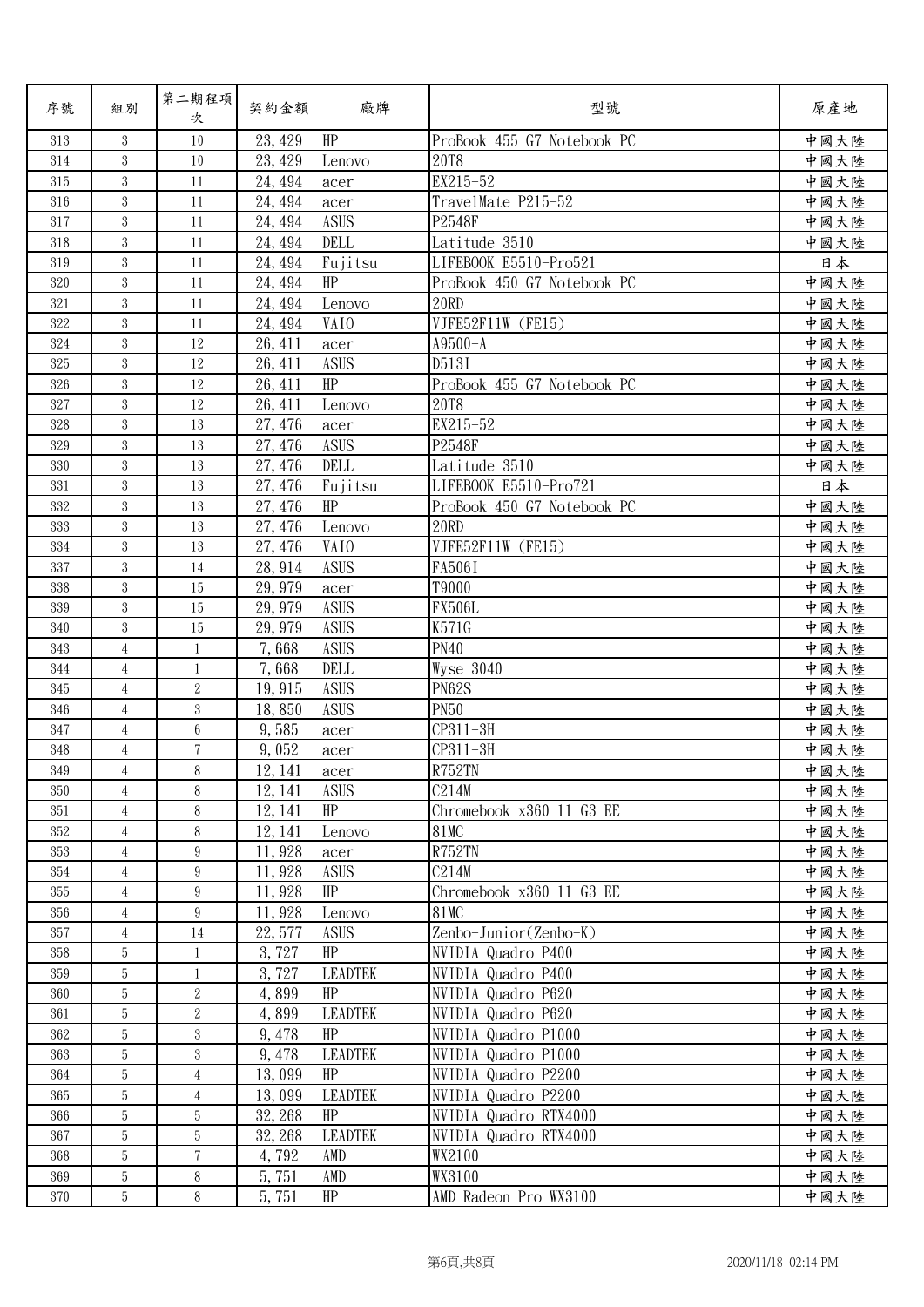| 序號  | 組別             | 第二期程項<br>次      | 契約金額    | 廠牌             | 型號                                                       | 原產地  |
|-----|----------------|-----------------|---------|----------------|----------------------------------------------------------|------|
| 371 | 5              | 9               | 9, 318  | AMD            | WX4100                                                   | 中國大陸 |
| 372 | 5              | 10              | 12,886  | AMD            | WX5100                                                   | 中國大陸 |
| 373 | 5              | 11              | 23, 429 | AMD            | WX7100                                                   | 中國大陸 |
| 374 | 5              | 11              | 23, 429 | HP             | AMD Radeon Pro WX7100                                    | 中國大陸 |
| 375 | $\overline{5}$ | 12              | 69, 223 | AMD            | WX9100                                                   | 中國大陸 |
| 376 | $\overline{5}$ | 12              | 69, 223 | $\rm HP$       | AMD Radeon Pro WX9100                                    | 中國大陸 |
| 377 | 6              | $\mathbf{1}$    | 7,404   | <b>SAMSUNG</b> | $SM-P200$                                                | 越南   |
| 378 | 6              | $\overline{2}$  | 7,354   | <b>SAMSUNG</b> | $SM-P200$                                                | 越南   |
| 379 | 6              | 3               | 8,307   | Lenovo         | Lenovo TB-X606F                                          | 中國大陸 |
| 380 | 6              | 3               | 8,307   | <b>SAMSUNG</b> | $SM-T500$                                                | 中國大陸 |
| 381 | 6              | 5               | 10, 193 | <b>SAMSUNG</b> | $SM-P610$                                                | 越南   |
| 382 | 6              | $6\phantom{.0}$ | 10, 143 | <b>SAMSUNG</b> | $SM-P610$                                                | 越南   |
| 385 | 6              | 12              | 18, 175 | Microsoft      | Surface Go                                               | 中國大陸 |
| 386 | 6              | 13              | 17,916  | Microsoft      | Surface Go                                               | 中國大陸 |
| 387 | 6              | 14              | 33, 544 | Microsoft      | Surface Pro                                              | 中國大陸 |
| 388 | $\overline{7}$ | 1               | 7,987   | CANON          | PowerShot SX620 HS                                       | 中國大陸 |
| 389 | $\overline{7}$ | $\overline{2}$  | 9,957   | CANON          | PowerShot SX740 HS                                       | 日本   |
| 390 | $\overline{7}$ | 3               | 12,886  | <b>CANON</b>   | PowerShot SX70 HS                                        | 日本   |
| 391 | 7              | $\overline{4}$  | 11,608  | <b>NIKON</b>   | COOLPIX W300                                             | 印尼   |
| 392 | $\overline{7}$ | $\overline{4}$  | 11,608  | 01ympus        | $TG-6$                                                   | 越南   |
| 393 | $\overline{7}$ | $\overline{4}$  | 11,608  | <b>RICOH</b>   | $WG-6$                                                   | 印尼   |
| 394 | $\overline{7}$ | 5               | 13,046  | <b>CANON</b>   | PowerShot G9 X Mark II                                   | 日本   |
| 396 | $\overline{7}$ | 6               | 11,979  | Panasonic      | $DMC-LX10(GT-K)$                                         | 中國大陸 |
| 398 | $\overline{7}$ | $\overline{7}$  | 12, 141 | 01ympus        | E-PL8 附14-42mm II R 鏡頭                                   | 越南   |
| 399 | $\overline{7}$ | $\tau$          | 12, 141 | Panasonic      | DC-GF9K(GT-P/GT-S/GT-K) /附LUMIX G VARIO 12-32mm/F3.5-5.6 | 中國大陸 |
| 400 | $\overline{7}$ | $\overline{7}$  | 12, 141 | <b>SONY</b>    | ILCE-5100L ( $\alpha$ 5100L) 附 SEL 16-50mm 鏡頭            | 泰國   |
| 401 | $\overline{7}$ | 8               | 36, 102 | $01$ ympus     | E-M1 Mark II                                             | 越南   |
| 402 | $\overline{7}$ | 8               | 36, 102 | Panasonic      | $DC-G9(GT-K)$                                            | 中國大陸 |
| 403 | 7              | 9               | 55, 272 | <b>CANON</b>   | EOS R                                                    | 日本   |
| 404 | $\overline{7}$ | $9\phantom{.0}$ | 55, 272 | <b>NIKON</b>   | Z <sub>6</sub>                                           | 日本   |
| 405 | $\sqrt{ }$     | 9               | 55, 272 | SONY           | ILCE-7M3 $(\alpha 7III)$                                 | 中國大陸 |
| 406 | $\overline{7}$ | 10              | 67,093  | <b>NIKON</b>   | Z7                                                       | 日本   |
| 407 | 7              | 10              | 67,093  | <b>SONY</b>    | ILCE-7RM3 $(\alpha$ 7R III)                              | 中國大陸 |
| 408 | 7              | 12              | 25, 559 | <b>NIKON</b>   | D7500                                                    | 泰國   |
| 409 | $\overline{7}$ | 13              | 36, 102 | <b>CANON</b>   | EOS 6D Mark II                                           | 日本   |
| 410 | 7              | 13              | 36, 102 | <b>NIKON</b>   | D750                                                     | 泰國   |
| 411 | $\overline{7}$ | 14              | 72,000  | <b>CANON</b>   | EOS 5D Mark IV                                           | 日本   |
| 412 | 7              | 14              | 72,000  | <b>NIKON</b>   | D850                                                     | 泰國   |
| 413 | 7              | 14              | 72,000  | <b>SONY</b>    | ILCA-99M2 ( $\alpha$ 99 II)                              | 泰國   |
| 414 | 7              | 15              | 9,595   | <b>JVC</b>     | GZ-F170 (BTW/STW)                                        | 泰國   |
| 415 | $\overline{7}$ | 15              | 9,595   | <b>SONY</b>    | HDR-CX405                                                | 中國大陸 |
| 416 | $\overline{7}$ | 16              | 14,513  | <b>JVC</b>     | GZ-R470 (BTW/HTW/WTW)                                    | 泰國   |
| 417 | $\overline{7}$ | $16\,$          | 14,513  | <b>SONY</b>    | HDR-CX450                                                | 中國大陸 |
| 418 | 7              | 17              | 31, 282 | JVC            | GZ-RY980 (HTW)                                           | 泰國   |
| 419 | 7              | 17              | 31, 282 | <b>SONY</b>    | FDR-AX43                                                 | 中國大陸 |
| 420 | 8              | $\overline{4}$  | 170     | <b>MAXELL</b>  | CD-R 700MB                                               | 臺灣   |
| 421 | 8              | 4               | 170     | Neasy          | $CD-R$ 700MB                                             | 臺灣   |
| 422 | 8              | $\overline{4}$  | 170     | RIDATA         | $CD-R$ 52X                                               | 臺灣   |
| 423 | 8              | $\overline{4}$  | 170     | <b>TEON</b>    | CD-R 700MB                                               | 臺灣   |
| 424 | 8              | 5               | 212     | MAXELL         | $DVD-R$ 4.7GB                                            | 臺灣   |
| 425 | 8              | 5               | 212     | Neasy          | $DVD-R$ 4.7GB                                            | 臺灣   |
| 426 | 8              | $\overline{5}$  | 212     | RIDATA         | $DVD-R$ 16X                                              | 臺灣   |
| 427 | 8              | 5               | 212     | <b>TEON</b>    | $DVD-R$ 4.7GB                                            | 臺灣   |